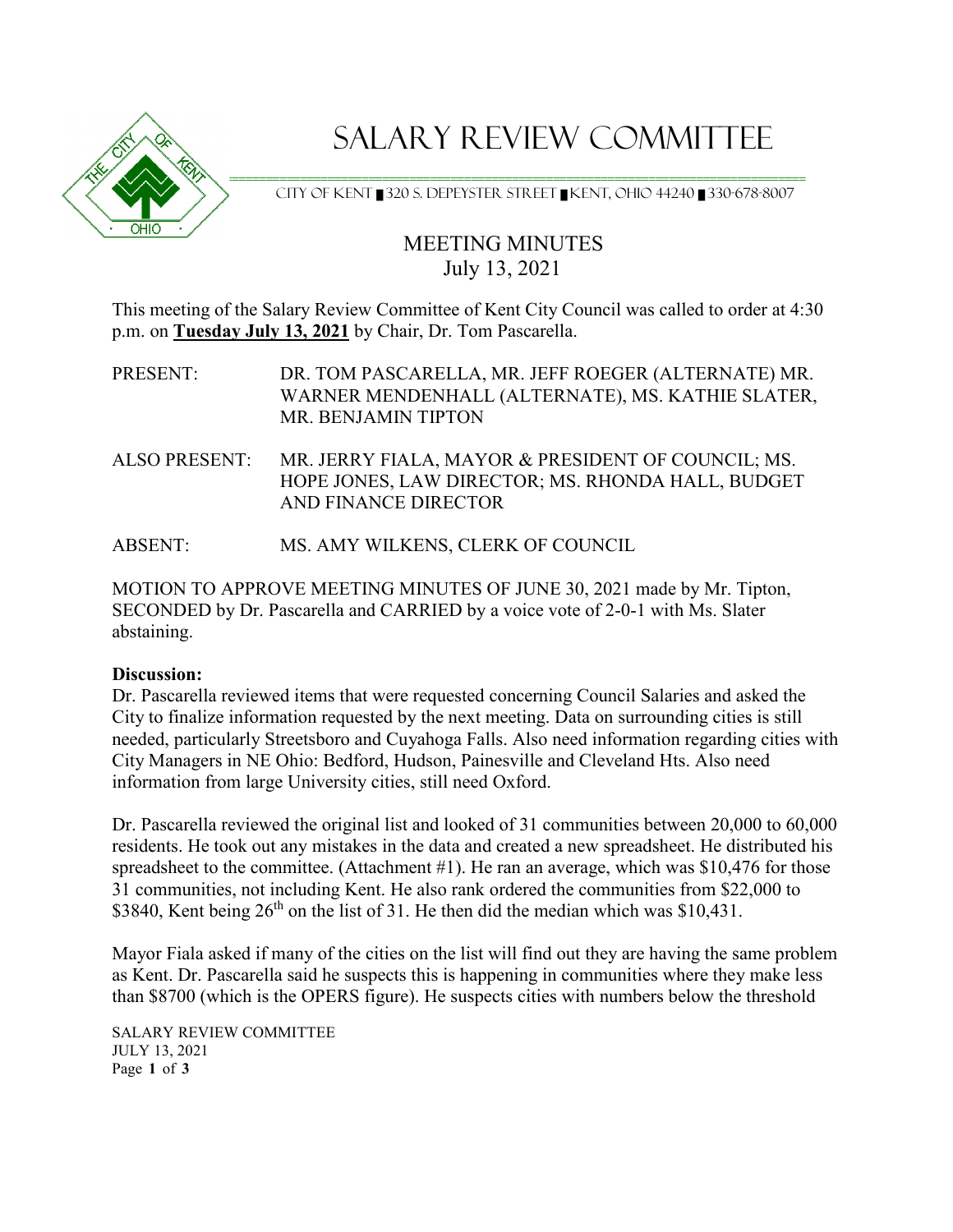will be having these same discussions.

Mr. Tipton said that the information provided from Dr. Pascarella is very helpful as well as the comments provided in the excel spreadsheets concerning Council President Salaries and Council benefits.

Dr. Pascarella noted that a city with a Mayor and a City Manager is different from a strong Mayor form of government, like Cuyahoga Falls and Tallmadge. He said they should possibly decide on a salary for Council and then modify the Mayor's Salary as some increment above that figure due to the additional responsibilities.

Mr. Tipton and Ms. Slate both agreed with his statement.

Mr. Tipton asked how much time Council Members spend on their duties. Asked for a report He suggested a report from the city on how many meetings occur in a year.

Ms. Jones replied there are two a month, with the first of the month all committees meet and those usually go between one to four hours. The second meeting of the month is the full council meeting where legislation is introduced. Some members serve on other boards and commissions as well. Jack Amrhein serves on the Health Board, so he meets once a month with them. Ms. Rosenberg meets with Park and Rec. These are appointed positions.

Mayor Fiala said it is more than the amount of time spent in the meetings, it is also handling calls from residents and working with the City Administration on resolving issues. Council works with residents to solve problems and work through issues.

Dr. Pascarella said it depends on each Council Member, but there is quite a bit of time put into what they do. Most spend a lot of time with constituents.

Mayor Fiala said everyone is generally here for every meeting, unless they have a health issue that prevents them from coming. Depending on the issue, they may also need to attend Planning Commission meetings if a zoning question comes up in their ward.

Mr. Roeger added he has lived in Kent a long time, and some times you know your representative and sometimes you don't. He asked if when council runs for office if there is competition for their seats.

Mayor Fiala replied there has not been much competition recently, and part of the reason may be because of compensation.

Mr. Roeger said he has concerns about how a substantial increase in compensation may be viewed by the community. Maybe they don't know their council person. The citizens rarely fail a

SALARY REVIEW COMMITTEE JULY 13, 2021 Page **2** of **3**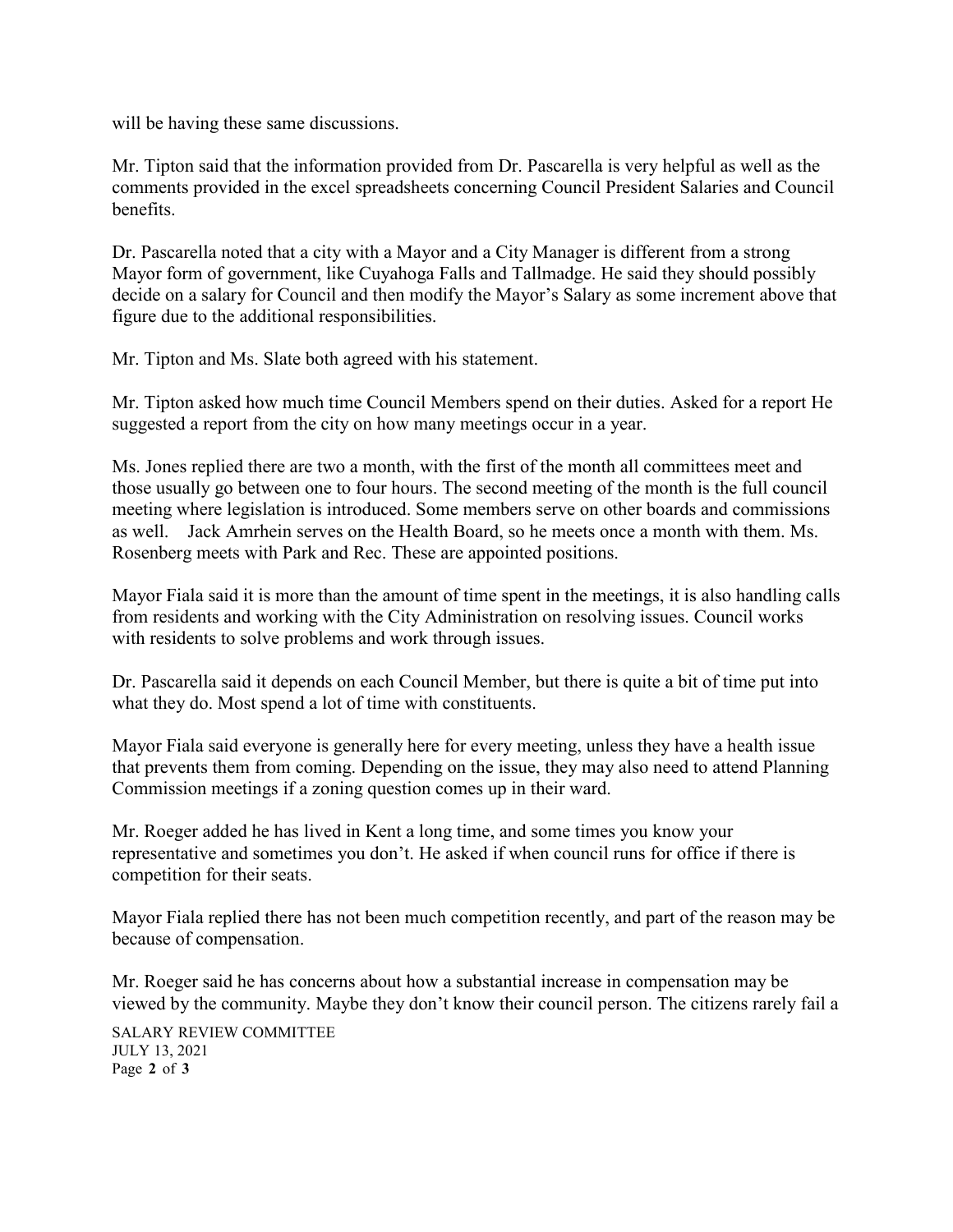school levy. He does not want citizens to compare the two. He wants this to be considered in the discussion.

Dr. Pascarella reviewed minutes from the last Salary Review Committee, adding they had Council Members come to their meeting. They mentioned council being a public service. Said this could also be a good argument to bring salary to \$10,000.

The discussion continued about how long it has been since there has been a raise, and that this has only been considered three times since 1995. The main goal of the group is to raise the salary to meet the minimum OPERS salary requirement. Public perception is important. Comments were made about passing school levies, and how they always pass in Kent. Being in a year of contract negotiations is another item to consider.

Ms. Slater added she was astounded that Council pay was so low. She added that Kent needs to be more transparent about what Councilmembers do for the residents and communicate that better. They should get at least enough money that they get the OPERS full credit.

Mr. Mendenhall added this issue was discussed in 2016 and Council came to discuss what they did. Time spent may differ depending on the Council Member. He suggested having Council Members come to the next meeting to present and answer questions.

Dr. Pascarella asked for this to be arranged for the next meeting on July  $27<sup>th</sup>$  and if they cannot attend that they send an email to this committee. Other members added they would like to know what motivates them to be on Council, what they do, what feedback they get. They would like to hear what is involved, what are the demands on time, how many hours a month and the types of tasks. With a population of approximately 50,000 when students return to town, how does that impact councilmembers.

Ms. Hope Jones said they would need to have less than a quorum attend the meeting, so they may want to only have three voting members who are on separate committees to abide by public meeting laws. The Clerk will ask a few of the members to come to the next meeting and ask for additional comments.

MOTION TO ADJOURN MADE by Mr. Tipton SECONDED by Ms. Slater and CARRIED by a voice vote of 3-0.

Amy Wilkens Clerk of Council

SALARY REVIEW COMMITTEE JULY 13, 2021 Page **3** of **3**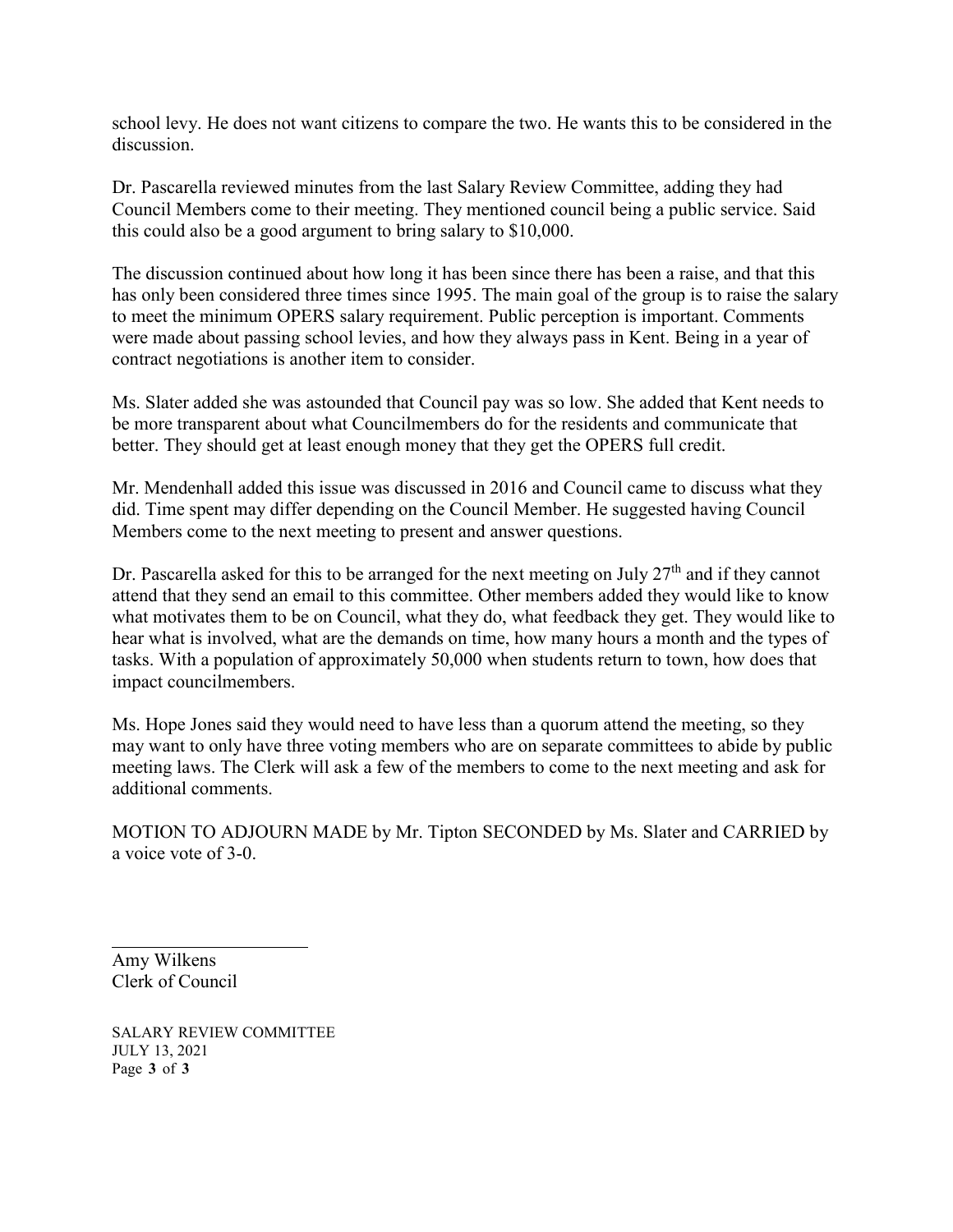FREM DD. 7-13-21

| <b>Municipality</b> | Population | <b>Council Salary</b> |        |             |
|---------------------|------------|-----------------------|--------|-------------|
| 1 Painesville       | 20,399     | \$                    | 22,676 |             |
| 2 Strongsville      | 44,750     | \$                    | 18,841 |             |
| 3 Massilon          | 32,342     | \$                    | 15,983 |             |
| 4 Centerville       | 23,772     | \$                    | 14,926 |             |
| 5 Avon              | 21,193     | \$                    | 13,700 |             |
| <b>6 Brunswick</b>  | 34,897     | \$                    | 13,472 |             |
| 7 North Royalton    | 30,239     | \$                    | 13,135 |             |
| 8 Lima              | 37,414     | \$                    | 12,984 |             |
| 9 Rocky River       | 20,216     | \$                    | 12,500 |             |
| 10 Oregon           | 20,291     | \$                    | 12,000 |             |
| 11 Avon Lake        | 23,659     | \$                    | 12,000 |             |
| 12 Barberton        | 26,000     | \$                    | 12,000 |             |
| 13 Solon            | 23,348     | \$                    | 11,877 |             |
| 14 North Ridgeville | 33,436     | \$                    | 11,414 |             |
| 15 Springfield City | 59,208     | \$                    | 11,019 |             |
| 16 Zanesville       | 25,500     | \$                    | 10,431 |             |
| 17 Shaker Heights   | 28,448     | \$                    | 9,000  |             |
| 18 Medina           | 26,000     | \$                    | 8,760  |             |
| 19 Miamisburg       | 26,190     | \$                    | 8,760  |             |
| 20 Wooster          | 26,560     | \$                    | 8,500  |             |
| 21 Mason            | 26,544     | \$                    | 8,400  |             |
| 22 Troy             | 25,058     | \$                    | 8,328  |             |
| 23 Wadsworth        | 23,500     | \$                    | 8,185  |             |
| 24 Green            | 25,000     | \$                    | 8,000  |             |
| 25 Marysville       | 23,912     | \$                    | 7,920  | <b>Kent</b> |
| 26 Hilliard         | 36,414     | \$                    | 7,500  | \$7,700     |
| 27 Sandusky         | 21,229     | \$                    | 5,200  |             |
| 28 Vermilion        | 21,567     | \$                    | 5,000  |             |
| 29 Sidney           | 21,229     | \$                    | 4,400  |             |
| 30 Xenia            | 25,000     | \$                    | 4,000  |             |
| 31 Hudson           | 22,285     | \$                    | 3,840  |             |
| Kent                |            | \$                    | 7,700  |             |
| Median              |            | Ś                     | 10,431 |             |

Kent would be 26th on list between Marysville and Hilliard.